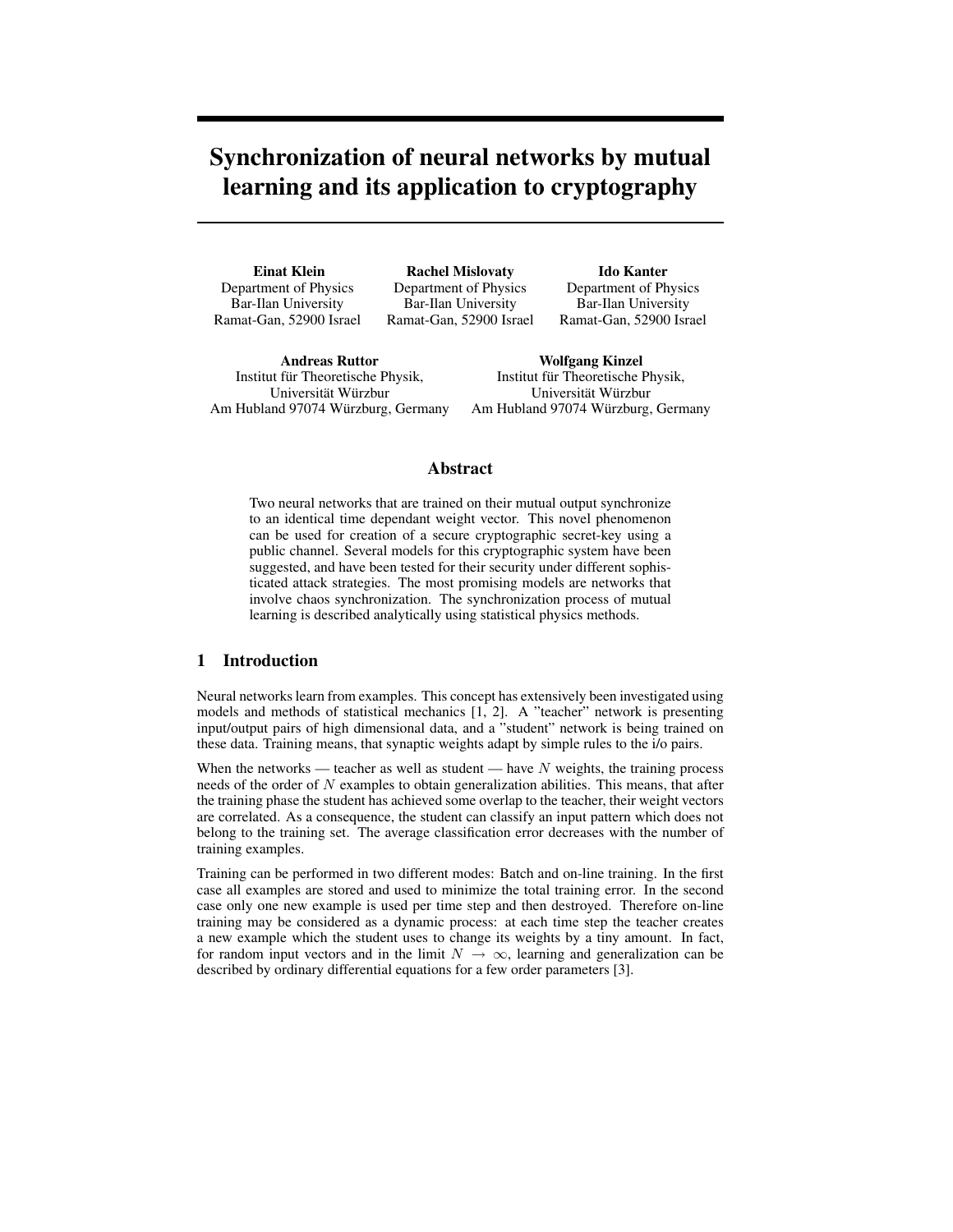

Figure 1: Two perceptrons receive an identical input x and learn their mutual output bits  $\sigma$ .

On-line training is a dynamic process where the examples are generated by a static network - the teacher. The student tries to move towards the teacher. However, the student network itself can generate examples on which it is trained. What happens if two neural networks learn from each other? In the following section an analytic solution is presented [6], which shows a novel phenomenon: synchronization by mutual learning. The biological consequences of this phenomenon are not explored, yet, but we found an interesting application in cryptography: secure generation of a secret key over a public channel.

In the field of cryptography, one is interested in methods to transmit secret messages between two partners A and B. An attacker E who is able to listen to the communication should not be able to recover the secret message.

In 1976, Diffie and Hellmann found a method based on number theory for creating a secret key over a public channel accessible to any attacker[7]. Here we show how neural networks can produce a common secret key by exchanging bits over a public channel and by learning from each other.

## **2 Mutual Learning**

We start by presenting the process of mutual learning for a simple network: Two perceptrons receive a common random input vector  $x$  and change their weights  $w$  according to their mutual bit  $\sigma$ , as sketched in Fig. 1. The output bit  $\sigma$  of a single perceptron is given by the equation

$$
\sigma = sign(\underline{w} \cdot \underline{x}) \tag{1}
$$

 $x$  is an N-dimensional input vector with components which are drawn from a Gaussian with mean 0 and variance 1.  $\omega$  is a N-dimensional weight vector with continuous components which are normalized,

$$
\underline{w} \cdot \underline{w} = 1\tag{2}
$$

The initial state is a random choice of the components  $w_i^{A/B}$ ,  $i = 1,...N$  for the two weight Fire find a state is a famoult entire of the components  $w_i$ ,  $i = 1, \dots N$  for the two weight vectors  $\underline{w}^A$  and  $\underline{w}^B$ . At each training step a common random input vector is presented to the two networks which generate two output bits  $\sigma^A$  and  $\sigma^B$  according to (1). Now the weight vectors are updated by the perceptron learning rule [3]:

$$
\underline{w}^{A}(t+1) = \underline{w}^{A}(t) + \frac{\eta}{N} \underline{x} \sigma^{B} \Theta(-\sigma^{A} \sigma^{B})
$$
  

$$
\underline{w}^{B}(t+1) = \underline{w}^{B}(t) + \frac{\eta}{N} \underline{x} \sigma^{A} \Theta(-\sigma^{A} \sigma^{B})
$$
 (3)

 $\Theta(x)$  is the step function. Hence, only if the two perceptrons disagree a training step is performed with a learning rate  $\eta$ . After each step (3), the two weight vectors have to be normalized. In the limit  $N \to \infty$ , the overlap

$$
R(t) = \underline{w}^{A}(t) \cdot \underline{w}^{B}(t)
$$
\n(4)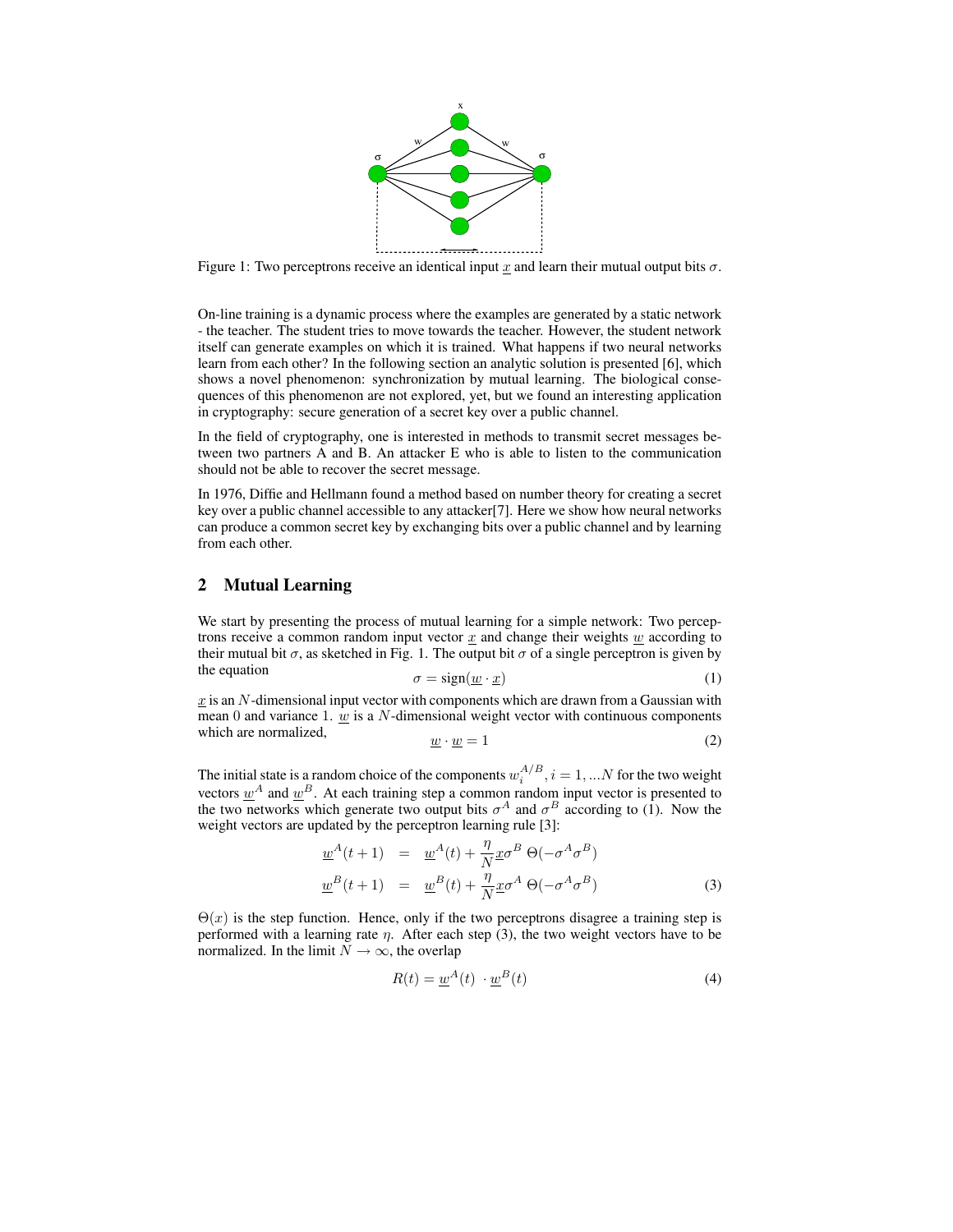

Figure 2: Final overlap R between two perceptrons as a function of learning rate  $\eta$ . Above a critical rate  $\eta_c$  the time dependent networks are synchronized. From Ref. [6]

has been calculated analytically [6]. The number of training steps t is scaled as  $\alpha = t/N$ , and  $R(\alpha)$  follows the equation

$$
\frac{dR}{d\alpha} = (R+1)\left(\sqrt{\frac{2}{\pi}}\,\eta(1-R) - \eta^2\frac{\varphi}{\pi}\right) \tag{5}
$$

where  $\varphi$  is the angle between the two weight vectors  $\underline{w}^{A}$  and  $\underline{w}^{B}$ , i.e.  $R = \cos \varphi$ . This equation has fixed points  $R = 1, R = -1$ , and

$$
\frac{\eta}{\sqrt{2\pi}} = \frac{1 - \cos\varphi}{\varphi} \tag{6}
$$

Fig. 2 shows the attractive fixed point of (5) as a function of the learning rate  $\eta$ . For small values of  $\eta$  the two networks relax to a state of a mutual agreement,  $R \to 1$  for  $\eta \to 0$ . With increasing learning rate  $\eta$  the angle between the two weight vectors increases up to  $\varphi = 133^\circ$  for

$$
\eta \to \eta_c \cong 1.816\tag{7}
$$

Above the critical rate  $\eta_c$  the networks relax to a state of complete disagreement,  $\varphi =$ 180°,  $R = -1$ . The two weight vectors are antiparallel to each other,  $\underline{w}^A = -\underline{w}^B$ .

As a consequence, the analytic solution shows, well supported by numerical simulations for  $N = 100$ , that two neural networks can synchronize to each other by mutual learning. Both networks are trained to the examples generated by their partner and finally obtain an antiparallel alignment. Even after synchronization the networks keep moving, the motion is a kind of random walk on an N-dimensional hypersphere producing a rather complex bit sequence of output bits  $\sigma^A = -\sigma^B$  [8].

## **3 Random walk in weight space**

We want to apply synchronization of neural networks to cryptography. In the previous section we have seen that the weight vectors of two perceptrons learning from each other can synchronize. The new idea is to use the common weights  $w^A = -w^B$  as a key for encryption [11]. But two issues have to be solved yet: (i) Can an external observer, recording the exchange of bits, calculate the final  $w^{A}(t)$  ? The essence of using mutual learning as an encryption tool is the fact that while the parties preform a mutual process in which they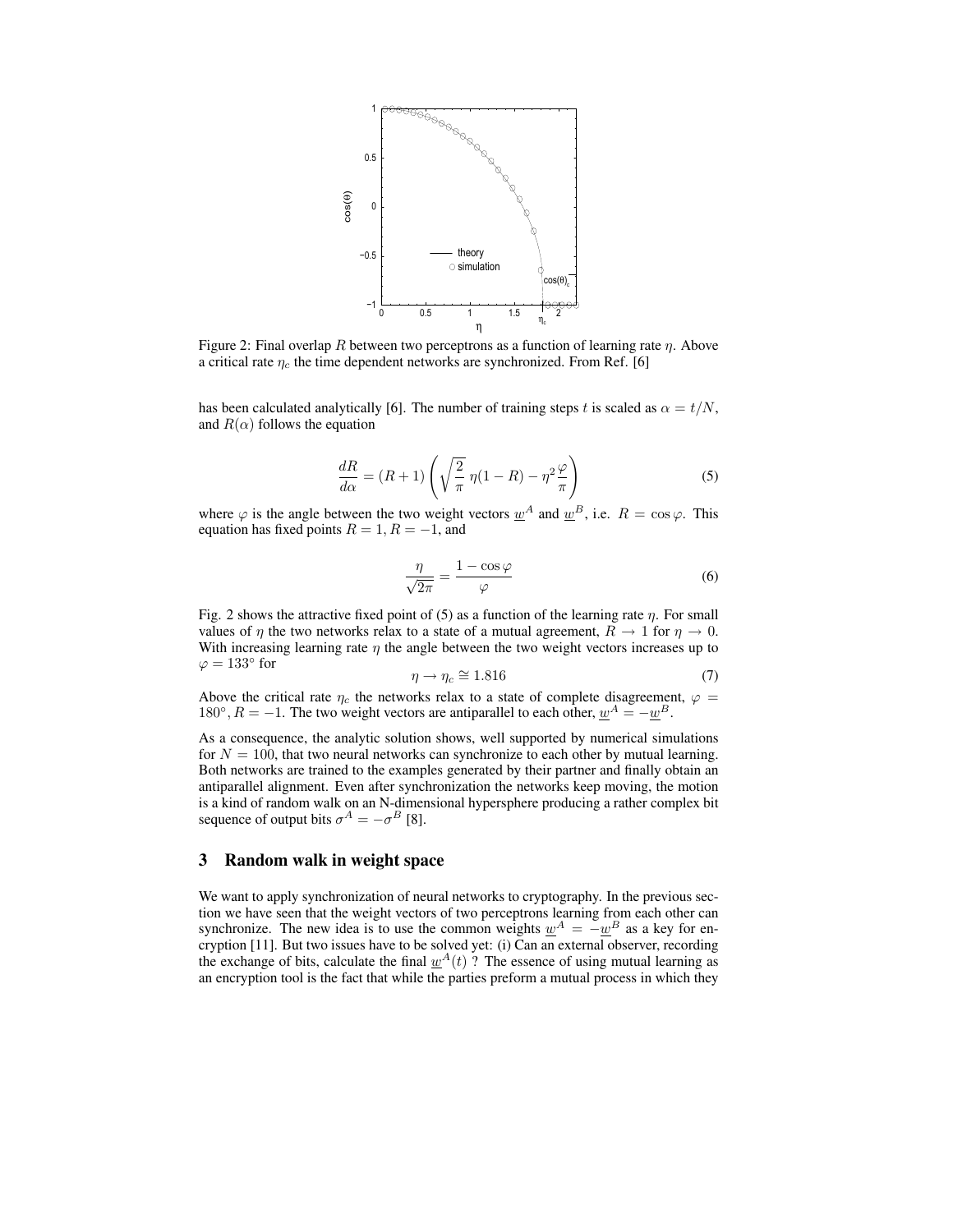react towards one another, the attacker preforms a learning process, in which the 'teacher' does not react towards him. (ii) Does this phenomenon exist for discrete weights? Since communication is usually based on bit sequences, this is an important practical issue. Both issues are discussed below.

Synchronization occurs for normalized weights, unnormalized ones do not synchronize [6]. Therefore, for discrete weights, we introduce a restriction in the space of possible vectors and limit the components  $w_i^{A/B}$  to  $2L + 1$  different values,

$$
w_i^{A/B} \in \{-L, -L+1, ..., L-1, L\}
$$
 (8)

In order to obtain synchronization to a parallel – instead of an antiparallel – state  $\underline{w}^A = \underline{w}^B,$ we modify the learning rule (3) to:

$$
\underline{w}^A(t+1) = \underline{w}^A(t) - \underline{x}\sigma^A \Theta(\sigma^A \sigma^B) \qquad \underline{w}^B(t+1) = \underline{w}^B(t) - \underline{x}\sigma^B \Theta(\sigma^A \sigma^B)
$$
(9)

Now the components of the random input vector  $\underline{x}$  are binary  $x_i \in \{+1, -1\}$ . If the two networks produce an identical output bit  $\sigma^A = \sigma^B$ , then their weights move one step in the direction of  $-x_i\sigma^A$ . But the weights should remain in the interval (8), therefore if any component moves out of this interval,  $|w_i| = L+1$ , it is set back to the boundary  $w_i = \pm L$ .

Each component of the weight vectors performs a kind of random walk with reflecting boundary. Two corresponding components  $w_i^A$  and  $w_i^B$  receive the same random number  $\pm 1$ . After each hit at the boundary the distance  $|w_i^A - w_i^B|$  is reduced until it has reached zero. For two perceptrons with a  $N$ -dimensional weight space we have two ensembles of N random walks on the interval  $\{-L, ..., L\}$ . We expect that after some characteristic time scale  $\tau = \mathcal{O}(L^2)$  the probability of two random walks being in different states decreases as  $P(t) \sim P(0)e^{-t/\tau}$ . Hence the total synchronization time should be given by  $N \cdot P(t) \simeq$ 1 which gives  $t_{\text{sync}} \sim \tau \ln N$ . In fact, our simulations show the synchronization time increases logarithmically with N.

# **4 Mutual Learning in the Tree Parity Machine**

A single perceptron transmits too much information. An attacker, who knows the set of input/output pairs, can derive the weights of the two partners. On one hand, the information should be hidden so that the attacker does not calculate the weights, but on the other hand enough information should be transmitted so that the two partners can synchronize. We found that multilayer networks with hidden units may be candidates for such a task [11]. More precisely, we consider a Tree Parity Machine(TPM), with three hidden units as shown in Fig. 3.



Figure 3: A tree parity machine with  $K = 3$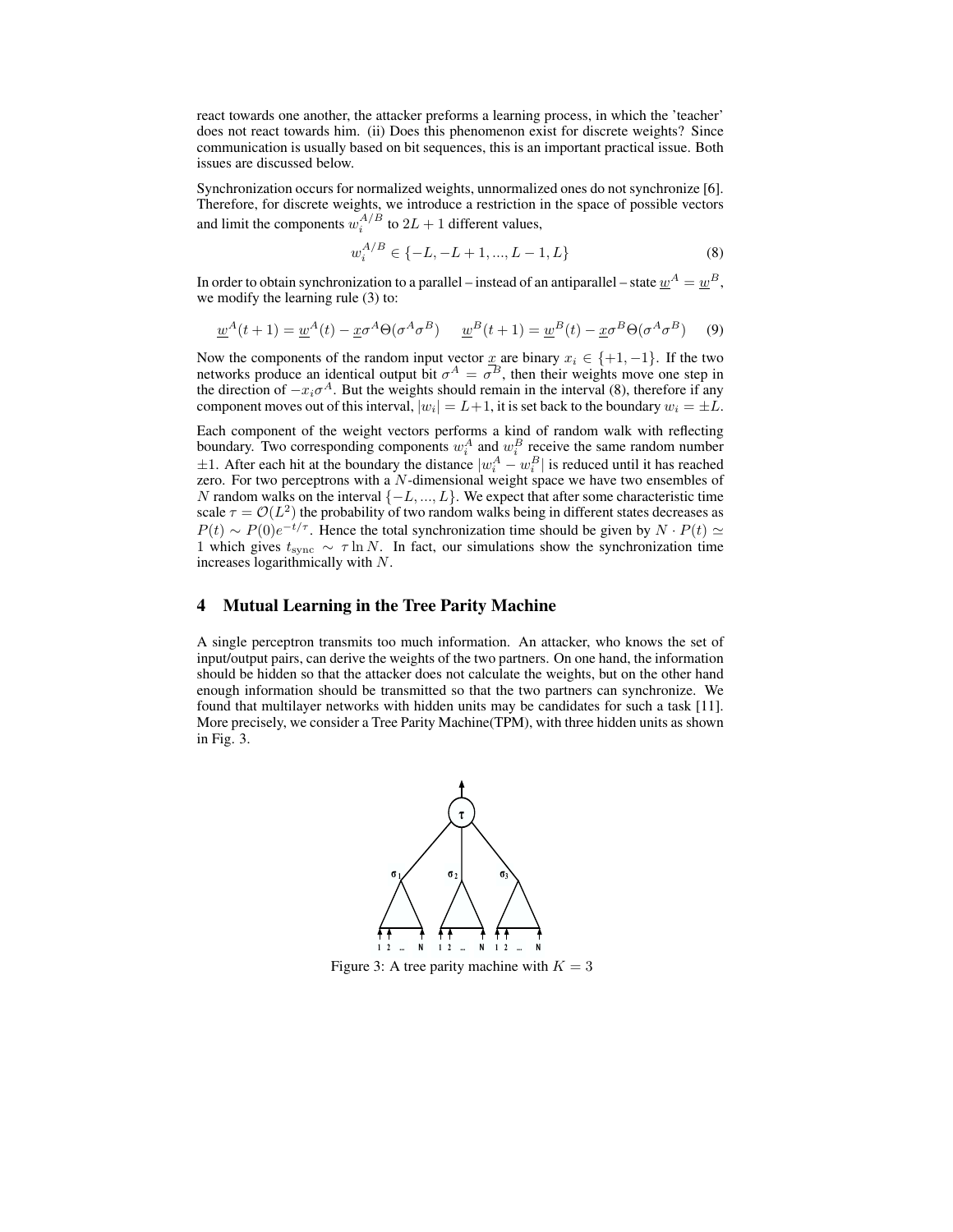Each hidden unit is a perceptron (1) with discrete weights (8). The output bit  $\tau$  of the total network is the product of the three bits of the hidden units

$$
\tau^A = \sigma_1^A \sigma_2^A \sigma_3^A \qquad \tau^B = \sigma_1^B \sigma_2^B \sigma_3^B \tag{10}
$$

At each training step the two machines A and B receive identical input vectors  $\underline{x}_1, \underline{x}_2, \underline{x}_3$ . The training algorithm is the following: Only if the two output bits are identical,  $\tau^A = \tau^B$ , the weights can be changed. In this case, only the hidden unit  $\sigma_i$  which is identical to  $\tau$ changes its weights using the Hebbian rule

$$
\underline{w}_i^A(t+1) = \underline{w}_i^A(t) - \underline{x}_i \tau^A \tag{11}
$$

The partner as well as any attacker does not know which one of the K weight vectors is updated. The partners A and B react to their mutual output and move signals  $\tau^A$  and  $\tau^B$ , whereas an attacker can only receive these signals but not influence the partners with its own output bit. This is the essential mechanism which allows synchronization but prohibits learning. Nevertheless, advanced attackers use different heuristics to accelerate their synchronization, as described in the next section.

#### **5 Attackers**

The following are possible attack strategies, which were suggested by Shamir et al.[12]: *The Genetic Attack*, in which a large population of attackers is trained, and every new time step each attacker is multiplied to cover the  $2^{K-1}$  possible internal representations of  ${\lbrace \sigma_i \rbrace}$  for the current output  $\tau$ . As dynamics proceeds successful attackers stay while the unsuccessful are removed. *The Probabilistic Attack*, in which the attacker tries to follow the probability of every weight element by calculating the distribution of the local field of every input and using the output, which is publicly known. *The Naive Attacker,* in which the attacker imitates one of the parties.

More successful is the *Flipping Attack* strategy, in which the attacker imitates one of the parties, but in steps in which his output disagrees with the imitated party's output, he negates ("flips") the sign of one of his hidden units. The unit most likely to be wrong is the one with the minimal absolute value of the local field, therefore that is the unit which is flipped.

While the synchronization time increases with  $L^2[15]$ , the probability of finding a successful flipping-attacker decreases exponentially with  $L$ ,

 $P \propto e^{-yL}$ 

as seen in Figure 4. Therefore, for large  $L$  values the system is secure [15]. Every time step, the parties either appraoch each other ("attractive step" or drift apart ("repulsive step"). Close to synchronization the probability for a repulsive step in the mutual learning between A and B scales like  $(\epsilon)^2$ , while in the dynamic learning between the naive attacker C and A it scales like  $\epsilon$ , where we define  $\epsilon = Prob(\sigma_i^C \neq \sigma_i^A)$  [18].

It has been shown that among a group of Ising vector students which perform learning, and have an overlap R with the teacher, the best student is the center of mass vector (which was shown to be an Ising vector as well) which has an overlap  $R_{cm} \propto \sqrt{R}$ , for  $R \in [0:1][19]$ . Therefore letting a group of attackers cooperate throughout the process may be to their advantage. The most successful attack strategy, the "Majority Flipping Attacker" uses a group of attackers as a *cooperating group rather than as individuals*. When updating the weights, instead of each attacker being updated according to its own result, all are updated according to the majority's result. This "team-work" approach improves the attacker's performance. When using the majority scheme, the probability for a successful attacker seems to approach a constant value  $\sim 0.5$  independent of L.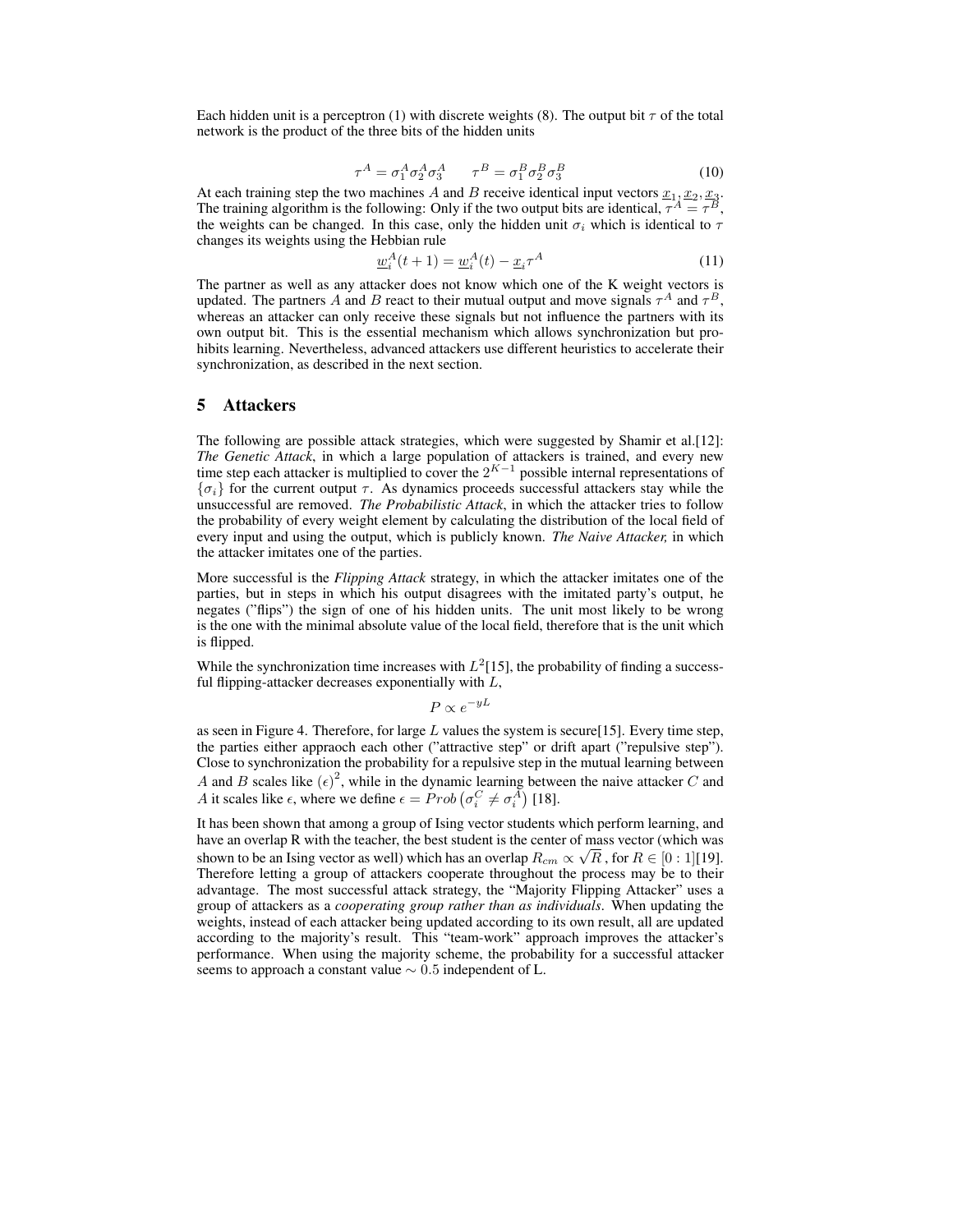

Figure 4: The attacker's success probability  $P$  as a function of L, for the flipping attack and the majority-flipping attack, with N=1000, M=100, averaged over 1000 samples. To avoid fluctuations, we define the attacker successful if he found out 98% of the weights

#### **6 Analytical description**

The semi-analytical description of this process gives us further insight to the synchronization process of mutual and dynamic learning. The study of discrete networks requires different methods of analysis than those used for the continuous case. We found that instead of examining the evolution of R and Q, we must examine  $(2L+1)\times(2L+1)$  parameters, which describe the mutual learning process. By writing a Markovian process that describes the development of these parameters, one gains an insight into the learning procedure. Thus we define a  $(2L+1) \times (2L+1)$  matrix,  $\mathbf{F}^{\mu}$ , in which the state of the machines in the time step  $\mu$  is represented. The elements of **F**, are  $f_{qr}$ , where  $q, r = -L, \dots -1, 0, 1, \dots L$ . The element  $f_{qr}$  represents the fraction of components in a weight vector in which the  $A$ 's components are equal to  $q$  and the matching components in d unit  $B$  are equal to  $r$ . Hence, the overlap between the two units as well as their norms are defined through this matrix,

$$
R = \sum_{q,r=-L}^{L} qr f_{qr}, \quad Q^{A} = \sum_{q=-L}^{L} q^{2} f_{qr} Q^{B} = \sum_{r=-L}^{L} r^{2} f_{qr}
$$
(12)

The updating of matrix elements is described as follows: for the elements with  $q$  and  $r$ which are not on the boundary,  $(q \neq \pm L \text{ and } r \neq \pm L)$  the update can be written in a simple manner,

$$
f_{q,r}^{+} = \theta (p_{\alpha} - \epsilon) f_{q,r} + \theta (\epsilon - p_{\alpha}) \left( \frac{1}{2} f_{q+1,r-1} + \frac{1}{2} f_{q-1,r+1} \right). \tag{13}
$$

Our results indicate that the order parameters are not self-averaged quantities [16]. Several runs with the same N, results in different curves for the order parameters as a function of the number of steps, see Figure 5. This explains the non-zero variance of  $\rho$  as a results of the fluctuations in the local fields induced by the input even in the thermodynamic limit.

#### **7 Combining neural networks and chaos synchronization**

Two chaotic system starting from different initial conditions can be synchronized by different kinds of couplings between them. This chaotic synchronization can been used in neural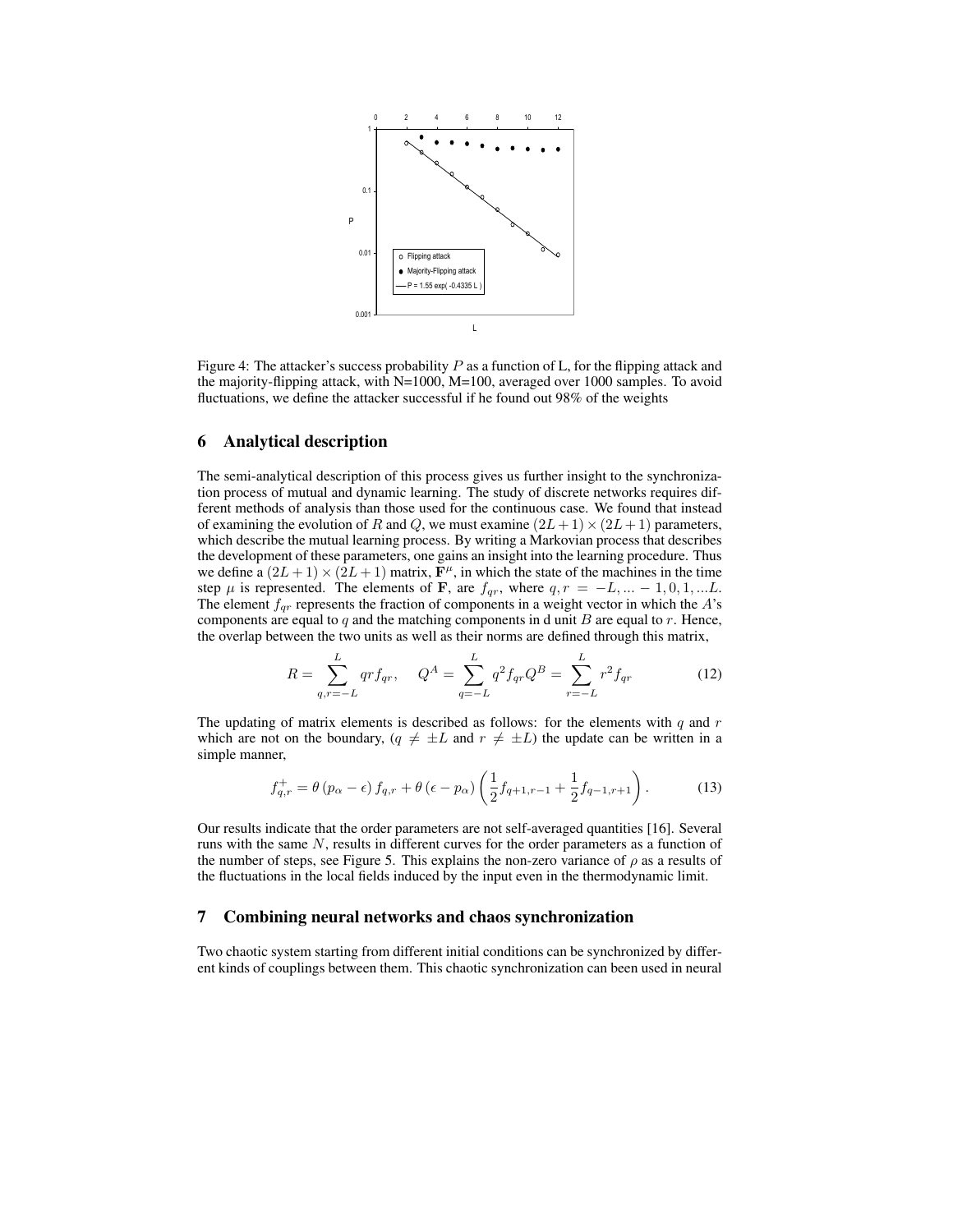

Figure 5: The averaged overlap  $\langle \rho \rangle$  and its standard deviation as a function of the number of steps as found from the analytical results (solid line) and simulation results (circles) of mutual learning in TPMs. Inset: analytical results (solid line) and simulation results (circles) results for the perceptron, with  $L = 1$  and  $N = 10<sup>4</sup>$ .

cryptography to enhance the cryptographic systems and to improve their security. A model which combines a TPM and logistic maps and is hereby presented, was shown to be more secure than the TPM discussed above. Other models which use mutual synchronization of networks whose dynamics are those of the Lorenz system are now under research and seem very promising.

In the following system we combine neural networks with logistic maps: Both partners A and B use their neural networks as input for the logistic maps which generate the output bits to be learned. By mutually learning these bits, the two neural networks approach each other and produce an identical signal to the chaotic maps which – in turn – synchronize as well, therefore accelerating the synchronization of the neural nets.

Previously, the output bit of each hidden unit was the sign of the local field[11]. Now we combine the PM with chaotic synchronization by feeding the local fields into logistic maps:

$$
s_k(t+1) = \lambda(1-\beta)s_k(t)(1-s_k(t)) + \frac{\beta}{2}\tilde{h}_k(t)
$$
\n(14)

Here  $\tilde{h}$  denotes a transformed local field which is shifted and normalized to fit into the interval [0, 2]. For  $\beta = 0$  one has the usual quadratic iteration which produces K chaotic series  $s_k(t)$  when the parameter  $\lambda$  is chosen correspondingly; here we use  $\lambda = 3.95$ . For  $0 < \beta < 1$  the logistic maps are coupled to the fields of the hidden units. It has been shown that such a coupling leads to chaotic synchronization[17]: If two identical maps with different initial conditions are coupled to a *common* external signal they synchronize when the coupling strength is large enough,  $\beta > \beta_c$ .

The security of key generation increases as the system approaches the critical point of chaotic synchronization. The probability of a successful attack decreases like  $\exp(-yL)$ and it is possible that the exponent  $y$  diverges as the coupling constant between the neural nets and the chaotic maps is tuned to be critical.